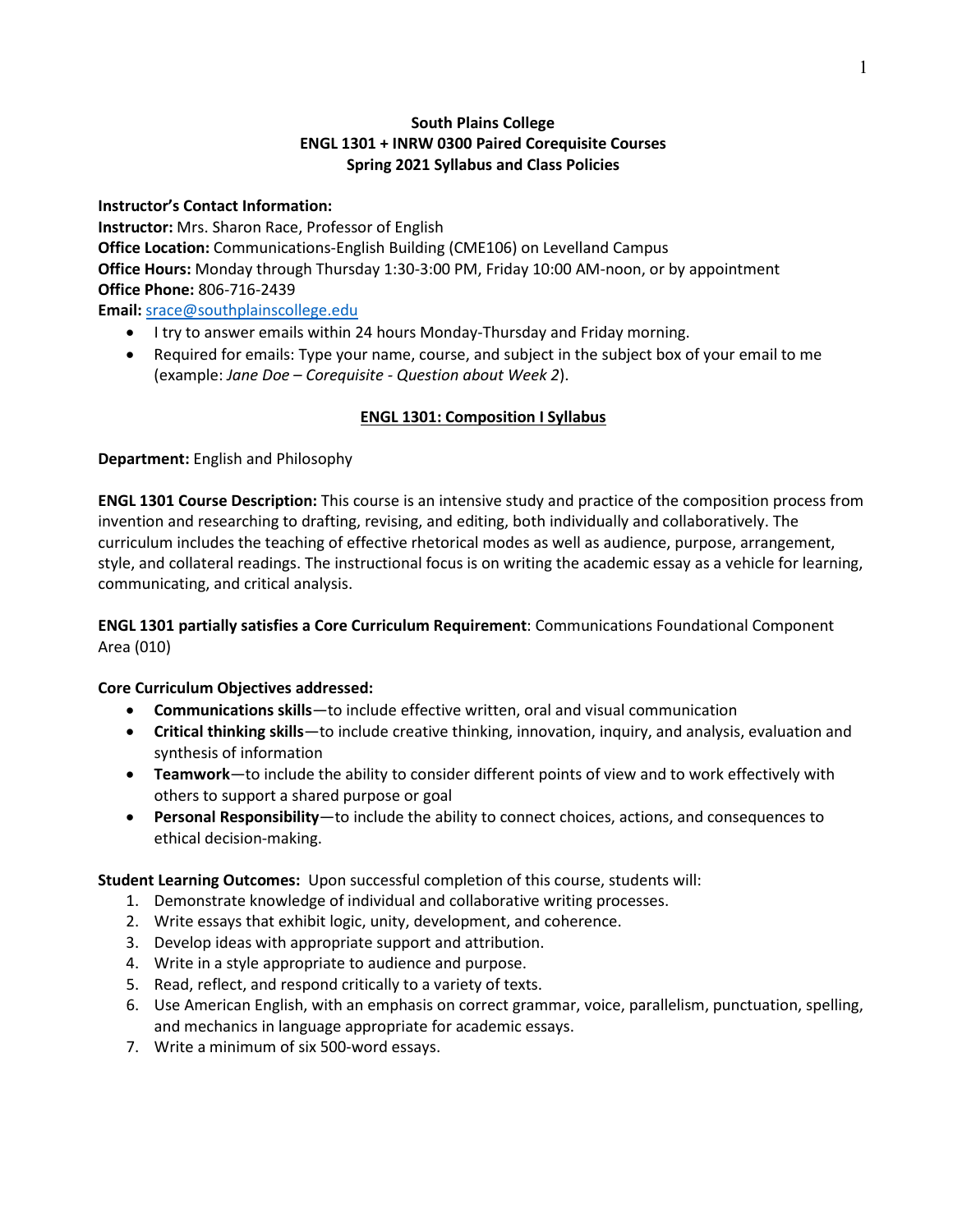### **INRW 0300: Integrated Reading and Writing Syllabus**

**Departments:** English and Philosophy/Education and College Literacy

**INRW 0300 Course Description:** INRW 0300 serves as a paired support course for students enrolled in ENGL 1301 who are not yet TSI-complete in reading and/or writing. The focus is on teaching students critical reading and academic writing skills to equip them for success in Composition I. Successful completion of this course fulfills TSI requirements for reading and/or writing.

**Student Learning Outcomes:** Upon successful completion of this course, students will:

- 1. Locate explicit textual information, draw complex inferences, and describe, analyze, and evaluate the information within and across multiple texts of varying lengths.
- 2. Comprehend and use vocabulary effectively in oral communication, reading, and writing.
- 3. Identify and analyze the audience, purpose, and message across a variety of texts.
- 4. Describe and apply insights gained from reading and writing a variety of texts.
- 5. Compose a variety of texts that demonstrate reading comprehension, clear focus, logical development of ideas, and use of appropriate language that advance the writer's purpose.
- 6. Determine and use effective approaches and rhetorical strategies for given reading and writing situations.
- 7. Generate ideas and gather information relevant to the topic and purpose, incorporating the ideas and words of other writers in student writing using established strategies.
- 8. Evaluate relevance and quality of ideas and information in recognizing, formulating, and developing a claim.
- 9. Develop and use effective reading and revision strategies to strengthen the writer's ability to compose college-level writing assignments.
- 10. Recognize and apply the conventions of Standard English in reading and writing.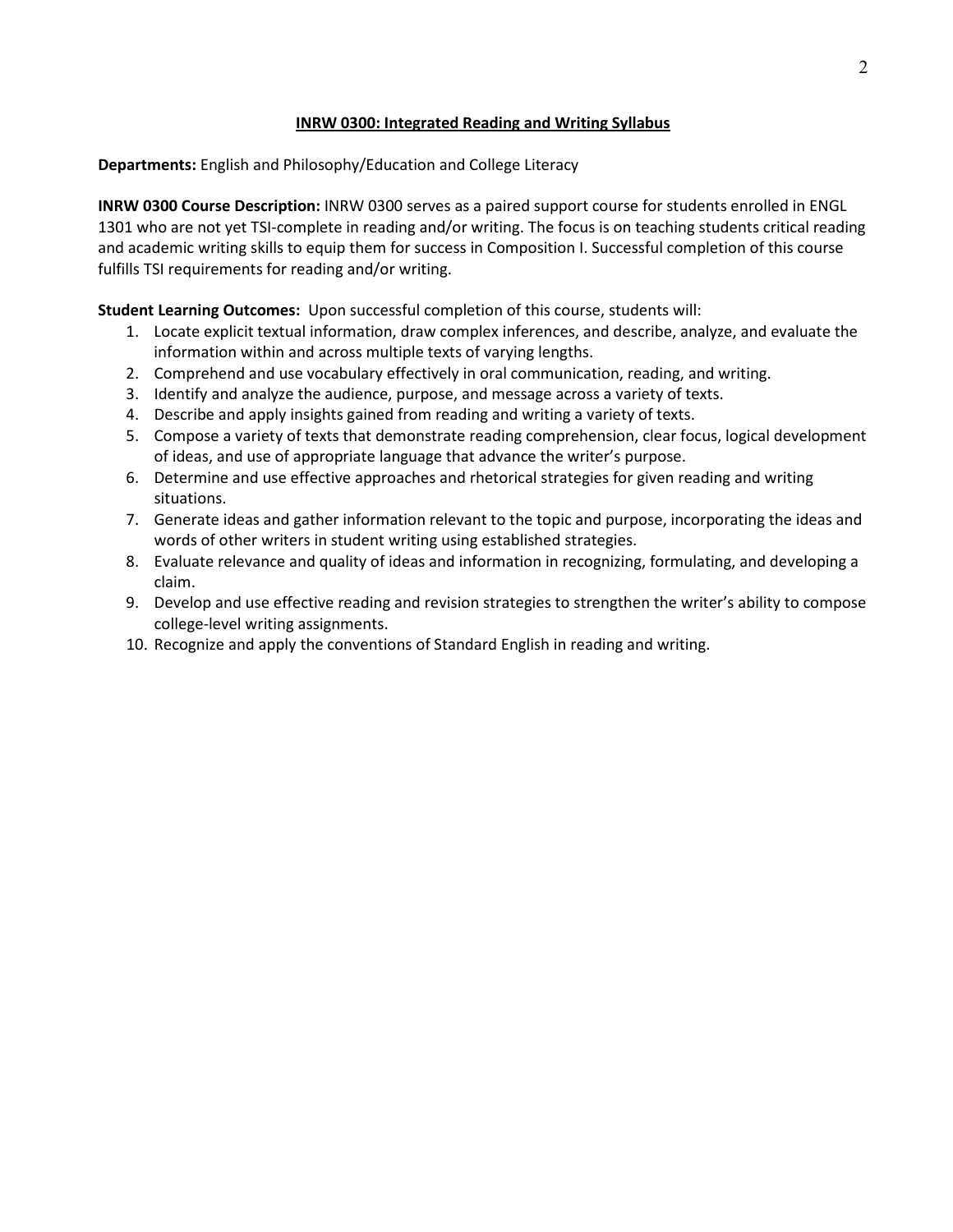### **ENGL 1301 + INRW 0300 Class Policies**

### **Inclusive Access Course Materials: YOU DO NOT NEED TO PURCHASE A TEXTBOOK OR ACCESS CODE FOR THIS CLASS.**

- **Textbook:** The textbook (*College Writing Skills with Readings*, 10th edition) and online homework lab (*Connect*) for this course are available in digital format through the Inclusive Access textbook program at South Plains College. That means the e-book edition of the textbook and Connect are provided to you through Blackboard from the first day of class. The fee for the e-book and Connect is the lowest price available from the publisher and bookstore and is included in the student tuition/fee payment. Therefore, you do not have to purchase a separate textbook or access card for this course.
- **E-book features:** Click the speaker button on the screen to hear the text read aloud to you. Download the McGraw-Hill ReadAnywhere app if you want to access our textbook on your phone or tablet.
- **Opting out of Inclusive Access:** As long as they meet the opt-out deadline, students may choose not to participate in the Inclusive Access program if they have a textbook from another source. Students should check with me for advice before deciding to opt out because Inclusive Access is the cheapest option for most students. If you opt out of Inclusive Access, you will also need to purchase access to Connect in addition to acquiring the e-book. To opt out of the Inclusive Access e-book/resources, students need to email tfewell4texasbookcompany@gmail.com before the census date. Students must include their first name, last name, student ID number, and the course they are opting out of in the email. Once students have been opted out of Inclusive Access, they will receive a confirmation email. Students who need assistance to opt out should contact the SPC Bookstore. The Inclusive Access fee will be refunded to students who opt out before the census date for their term of enrollment. The census date for fall and spring is the twelfth class day.

**Materials:** You will need to print several documents for our course, so get a three-ring binder and some dividers to keep course materials organized.

**Required Computer and Internet Access:** To participate in this online course, you must have daily access to a computer or laptop with reliable, fast internet access.

- Blackboard is designed to work best with **Mozilla Firefox** browser, so download this browser now and use it every time you access Blackboard to avoid many technical issues.
- Computer or internet connection problems may occur for you at some point this semester. **Understand that it is your responsibility to find alternate computers you may use to submit your work on time***.* Find your alternate resources **now;** do not wait until you suddenly need them! You can find computers and/or Wi-Fi in the following places:
	- o SPC Reese Campus Student Computer Lab (806-716-4666)
	- o SPC Levelland Campus Student Computer Lab (806-716-2179)
	- o SPC Levelland Campus Library Computer Lab (806-716-2299) this lab is open on Sundays also
	- o your local city library
	- o restaurants or cafes with free Wi-Fi
	- o neighbors or friends (line up at least three)

**Computer Help:** need help with your computer, laptop, email address, username/password?

- [helpdesk@southplainscollege.edu](mailto:helpdesk@southplainscollege.edu)
- 806-716-2600

**Ebook and Connect Help:** [https://mhedu.force.com/CXG/s/ContactUs?external\\_browser=2](https://mhedu.force.com/CXG/s/ContactUs?external_browser=2)

### **Blackboard Help:**

1. **Get Help by Email:** [blackboard@southplainscollege.edu](mailto:blackboard@southplainscollege.edu)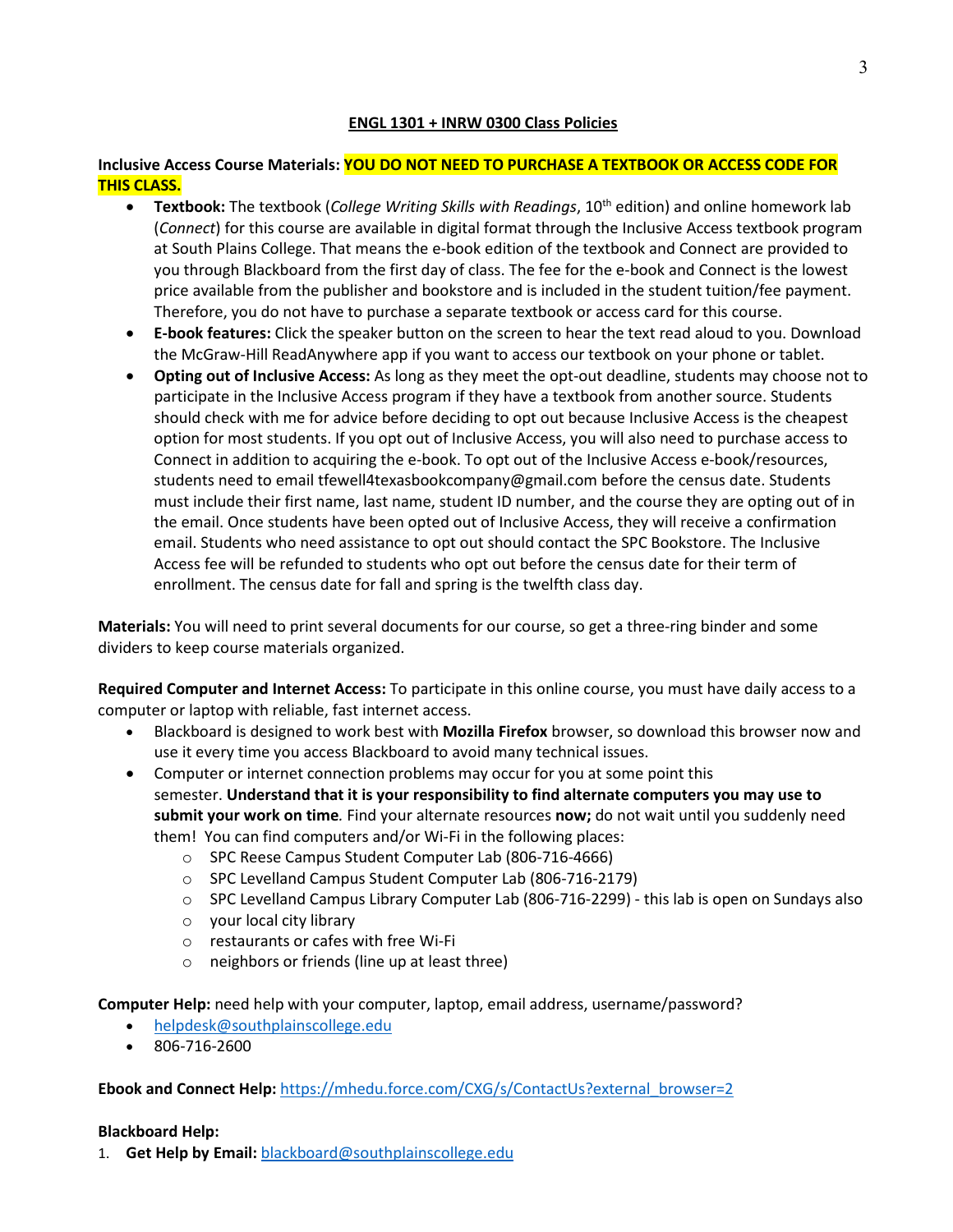- $\circ$  Be sure to include your full name, your instructor's name, the course and section you are enrolled in, and a detailed description of the problem.
- o The **blackboard@southplainscollege.edu** account is monitored from 8:00 a.m. 10:00 p.m., Monday – Sunday.
- $\circ$  You can expect a response within 24 hours by email; however, the average response time is less than one hour.
- **2. Get Help by Phone:** 806-716-2180 (available between 8 AM and 4 PM Monday through Friday, except on holidays)
- 3. **Get Help Online:** click on the **Help** link listed under the Course Tools menu.

# **Required Computer Software:**

- 1. *Internet Browser: Blackboard Learn* is designed to work best with the **Mozilla Firefox** browser. Blackboard experts do not recommend using Internet Explorer 8 or 9. Visit this website for a free download of the Mozilla Firefox browser: [http://www.mozilla.org/en-US/firefox/new/.](http://www.mozilla.org/en-US/firefox/new/) Mac users may use either Firefox or Safari--both seem to work well with Blackboard.
- 2. *Office 365: Word and PowerPoint*: You will need a good word processing program to create papers for this course. As a member of the SPC community, you have free access to Office 365. Office 365 provides online access to Microsoft Word, Microsoft Excel, Microsoft PowerPoint, and 1TB of free online storage with Microsoft OneDrive. You can use Office 365 online or install to your PC, Mac, or mobile device.
	- a. To access Office 365, go to [https://www.office.com](https://www.office.com/) and sign in with the following credentials: SPCusername@southplainscollege.edu and your SPC password.
	- b. You can then click the link for the individual application you want to use online, or click the install office link towards the top right to install the application to your computer.
- 3. *Adobe Reader:* Available to download **FREE** from this website: <http://www.adobe.com/products/reader.html>

**SPC Student Email Account:** If you haven't already, you must go ahead and activate your SPC student email account. Not only will you need access to your SPC email account to receive TURNITIN digital paper submission receipts for our class, but you must use it to communicate with me.

- Your SPC Email address is: **yourSPCusername@southplainscollege.edu** (ex. [jsmith1234@southplainscollege.edu\)](mailto:jsmith1234@southplainscollege.edu).
- Your student email password is the same as your Blackboard password. If you need help, call the SPC Help Desk at 806-716-2600.
- To access your SPC email account, log in to MySPC and click the **Unread Messages: South Plains College O365** link at the bottom of the page.
- You can also set up access to your SPC email account through mobile phone mail apps, such as default smartphone Mail app or the Outlook app.
- Check with the SPC Help Desk for assistance: 806-716-2600.

# **TURNITIN (where you submit papers in our Blackboard course):**

- TURNITIN is where papers are submitted and graded inside our Blackboard course.
- TURNITIN accepts files saved in the following formats: Microsoft Word, WordPerfect, Rich Text Format (.rtf file ending), and PDF. TURNITIN does NOT accept Microsoft Works documents. Do not submit Text documents (.txt file ending) because they will not retain the proper MLA formatting.
- Many students make the mistake of uploading a paper and thinking they are done. There is a second step, which is to confirm submission. If the second step isn't confirmed, the paper will not be submitted, and there will be no digital receipt.
- After you submit a paper to TURNITIN, you must immediately check your South Plains College e-mail account, including your junk, bulk, or deleted folders (it is sometimes filtered as spam) for the digital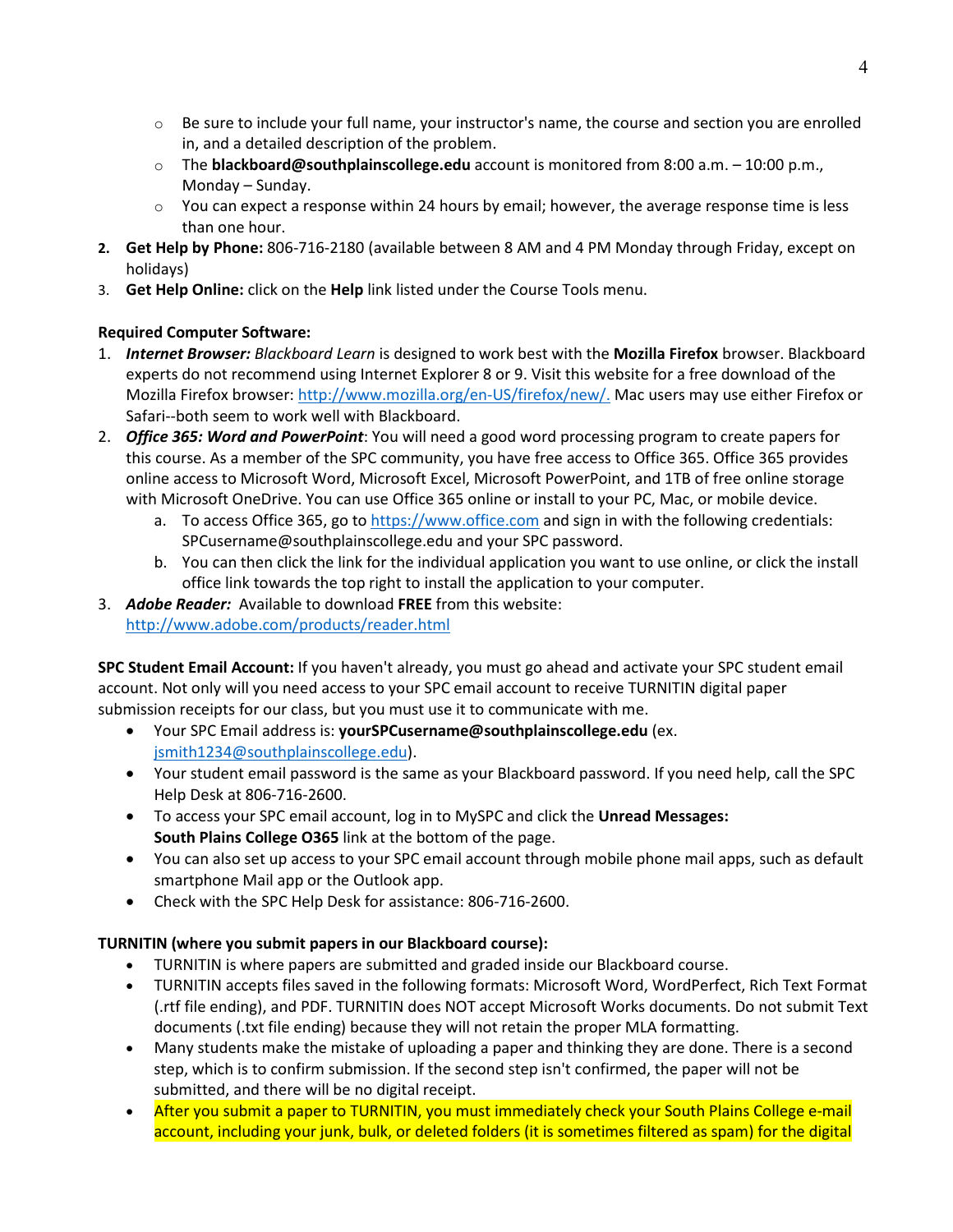receipt email. If you do not see a digital receipt, then your submission was **not** likely received by TURNITIN, and you will need to resubmit your paper immediately.

- Without a digital receipt, you cannot prove that you submitted your paper before the deadline, and I don't accept late papers.
- Once your paper has been graded, click on the **View/Submit** link to view my comments and marks.

**Course Organization**: Click on **Weekly Assignments** in Blackboard, then . . .

- Click on the current week's assignment folder.
- Print out that week's planner and assignment checklist--put it in your binder.
- Begin working immediately on the current week's assignments included in that folder.
- To be more successful and avoid frustration, use the weekly planner to work on assignments a little each day rather than saving them all for the night before a deadline.
- **All weekly assignments are due before 9:00 AM each Monday morning unless otherwise noted.**

**Student Learning Outcomes Assessment:** A pre- and post-test and/or a writing assignment rubric will be used to determine the extent of improvement that students have gained during the semester.

**Course Evaluation:** The same letter grade will be assigned for both the ENGL 1301 and the INRW 0300 courses: A (90-100), B (80-89), C (70-79), D (60-69), F (59 and below).

| <b>Description Paragraph:</b> | 5%                                |
|-------------------------------|-----------------------------------|
| Process Essay:                | 10%                               |
| Definition Essay:             | 10%                               |
| <b>Revision Essay:</b>        | 10%                               |
| Cause/Effect Essay:           | 10%                               |
| Argument Essay:               | 15%                               |
| <b>Connect Assignments:</b>   | 22% (4 lowest scores are dropped) |
| Midterm Exam:                 | 8%                                |
| Final Exam:                   | 10%                               |
| Total:                        | 100%                              |

**Optional Extra Credit:** earn up to three points to be added to the final grade. Details are in Blackboard.

**Grade Reports:** Click on the **My Grades** link in the Course Tools menu to view your scores and current grade. I recommend you do this weekly throughout the semester so you are always aware of your grade status.

#### **Late Work:** *I DO NOT ACCEPT LATE WORK*

- You do not receive credit for a late assignment, nor should you ask to take a quiz or exam or submit a paper after the deadline because you have had or do have computer problems. Do not wait until the night before to complete weekly assignments.
- Have alternate computer locations already lined up to use in case you have trouble with your own computer. Our Blackboard course is set up to prevent submission of late assignments, so be sure you complete and submit assignments before the 9:00 AM deadline each Monday (or Tuesday if designated).
- **Pretend that the weekly deadline is Sunday at midnight instead of Monday morning.**
- You may make up a major assignment (essay/exam) only if you have contacted me prior to the deadline and do have a dire circumstance, such as a death in the family. But keep in mind that you normally have at least a week or more within to complete assignments. Plan ahead; if you have to be out of town or at work right when assignments are due, finish them early.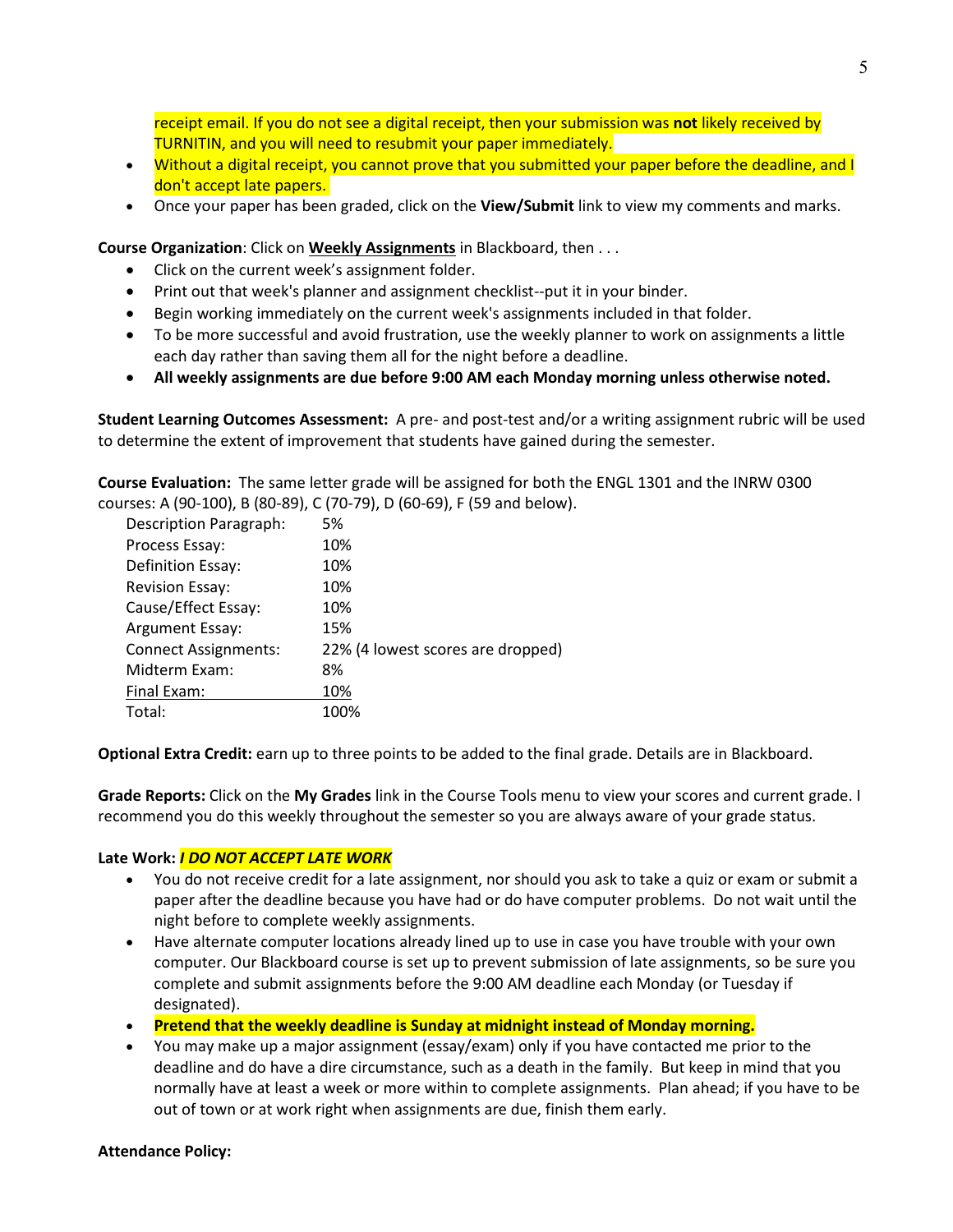- These corequisite courses are a "package deal"—continuous enrollment in both is required. If you are dropped or withdraw, then you are losing six hours, not just three.
- Attendance in these two online courses is monitored through submission of assignments. I strongly recommend that you access ("attend") our course daily Monday through Thursday to work on the week's assignments. If you were attending a face-to-face corequisite class, you would spend an hour and fifteen minutes in class with me Monday through Thursday, and then you would have homework to complete outside of class.
- If you have not submitted any assignments by the twelfth class day, your access to the course will be blocked and the Registrar's Office will remove you from my class roster.
- If you accumulate **fifteen** zeros and/or do not submit assignments for three weeks in a row, you will be dropped from the course.

### **How to withdraw from our online corequisite courses:**

Dropping our class

- Before you withdraw from our class, please contact me or talk to your advisor. There may be a way for you to get back on track.
- Check the SPC Academic Calendar here to find out the last day to drop a course for this semester: <http://www.southplainscollege.edu/academiccalendar/index.php>
- To drop this class, fill out and submit this form online: [https://forms.office.com/Pages/ResponsePage.aspx?id=ZrGRbWrP6UWeIqAmJdCCqVjMnZs6h](https://forms.office.com/Pages/ResponsePage.aspx?id=ZrGRbWrP6UWeIqAmJdCCqVjMnZs6h15Nrs0pqCo_sElUODExTUFXS0JOODhJOTlYM0NEV1kzRk9GMSQlQCN0PWcu) [15Nrs0pqCo\\_sElUODExTUFXS0JOODhJOTlYM0NEV1kzRk9GMSQlQCN0PWcu](https://forms.office.com/Pages/ResponsePage.aspx?id=ZrGRbWrP6UWeIqAmJdCCqVjMnZs6h15Nrs0pqCo_sElUODExTUFXS0JOODhJOTlYM0NEV1kzRk9GMSQlQCN0PWcu)
- You are not required to obtain an instructor signature to drop. There will be no charge for drops for the fall or spring semesters.

Withdrawing from all classes

- If you wish to withdraw from all courses, initiate that process with the Advising Office. Schedule an appointment with an advisor by visiting [http://www.southplainscollege.edu/admission](http://www.southplainscollege.edu/admission-aid/advising/spcadvisors.php)[aid/advising/spcadvisors.php](http://www.southplainscollege.edu/admission-aid/advising/spcadvisors.php) or by calling 806-716-2366.
- For additional information regarding schedule changes, drops and withdrawals, [click here.](http://www.southplainscollege.edu/admission-aid/apply/schedulechanges.php)

### **Essay Assessment Guidelines:**

- Essays may earn grades ranging from A to F based on the grading scale below. The quality of each of the criteria determines the letter grade. Not every essay will fit a single grade's description completely. An essay's final grade may also include process assignments and drafts.
- Papers can take from one to two weeks to be graded; I will usually notify you through an Announcement when I have finished grading those written assignments.
- **MAJOR ERRORS are grade killers!** The major errors are fused sentences, comma splices, fragments, subject-verb agreement errors, pronoun-antecedent agreement errors, pronoun reference errors, three spelling/wrong word errors. Here's how major errors can affect your papers: if your paper has great content and contains no major errors, it could earn an A. Great content with one or two major errors would earn a B; great content with three or four major errors earns a C; five or six major errors drops it to a D; seven or more major errors receives a failing grade. In other words, don't let MAJOR ERRORS prevent your papers from earning the scores that your great content deserves!

# **"A" Essay (Superior)**

To earn an "A," a paper meets all of the criteria below:

1. The paper fulfills all the basic requirements of the assignment (for example, topic, purpose, length, format).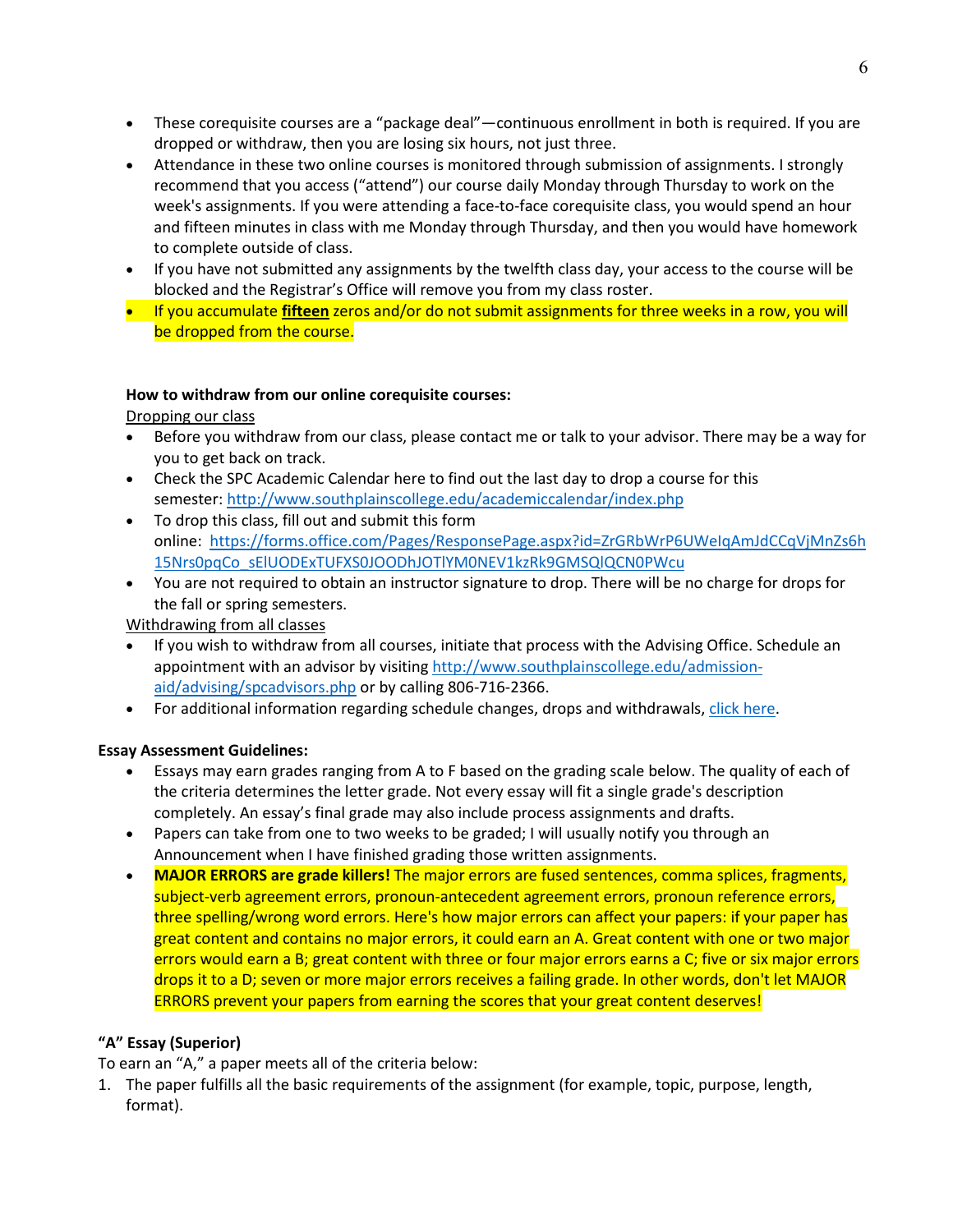- 2. **Unity:** The paper states a clear thesis, all topic sentences strongly support the thesis, and body paragraphs are unified around their topic sentences. The essay conveys a clear purpose and is tailored to a distinctive audience.
- 3. **Support**: Body paragraphs contain abundant, fresh details and examples that provide specific, concrete, logical evidence. If sources are required, the paper accurately integrates and correctly documents credible source material to add insight, sophistication, and complexity to the paper's ideas.
- 4. **Coherence:** The organization of the paper is excellent and logical (emphatic order, chronological order, etc.), transitions are sophisticated, and the paper exhibits mastery of basic components (introduction, conclusion, and body paragraph structure).
- 5. **Sentence Skills:** The paper contains no major errors (fragment, fused sentence, comma splice, subjectverb agreement, pronoun reference or agreement, verb form) and is virtually free of other grammar, spelling, wrong word, punctuation, mechanical, or point of view errors. Word choice and sentence variety (simple, compound, complex) are effective and powerful.

# **"B" Essay (Strong)**

To earn a "B," a paper meets all of the criteria below:

- 1. The paper fulfills all the basic requirements of the assignment (for example, topic, purpose, length, format).
- 2. **Unity:** The paper states a clear thesis, all topic sentences directly support the thesis, and body paragraphs display unity. The essay conveys good awareness of purpose and audience.
- 3. **Support**: Body paragraphs are well-developed with specific details, examples, and sound logic. If sources are required, the paper accurately uses and correctly documents credible source material to supplement its ideas.
- 4. **Coherence:** The organization of the paper is clear and helpful, transitions are helpful, and the paper exhibits strong basic components (introduction, conclusion, and body paragraph structure).
- 5. **Sentence Skills:** The paper contains no more than two major errors (fragment, fused sentence, comma splice, subject-verb agreement, pronoun reference or agreement, verb form) and very few other grammar, spelling, wrong word, punctuation, mechanical, or point of view errors. Word choice and sentence variety are strong.

# **"C" Paper (Acceptable)**

To earn a "C," a paper meets all of the criteria below:

- 1. The paper fulfills all the basic requirements of the assignment (for example, topic, purpose, length, format).
- 2. **Unity:** A thesis is stated but may lack a strong claim or be obvious or predictable; topic sentences adequately support the thesis. One error in paragraph unity may occur. The essay's purpose and audience are adequately conveyed.
- 3. **Support**: Body paragraphs contain relevant details or logical reasons but need more specific examples/evidence. If sources are required, credible outside sources are usually integrated and cited correctly.
- 4. **Coherence:** Organization of ideas is satisfactory, transitions are logical, and the paper indicates competence in basic components (introduction, conclusion, and body paragraph structure).
- 5. **Sentence Skills:** The paper contains no more than four major errors (fragment, fused sentence, comma splice, subject-verb agreement, pronoun reference or agreement, verb form). Some other grammar, spelling, wrong word, punctuation, mechanical, or point of view errors are present but not distracting. Word choice and sentence variety are strong.

# **"D" Paper (Developing)**

To earn a "D," a paper will exhibit *one or more* of the weaknesses below: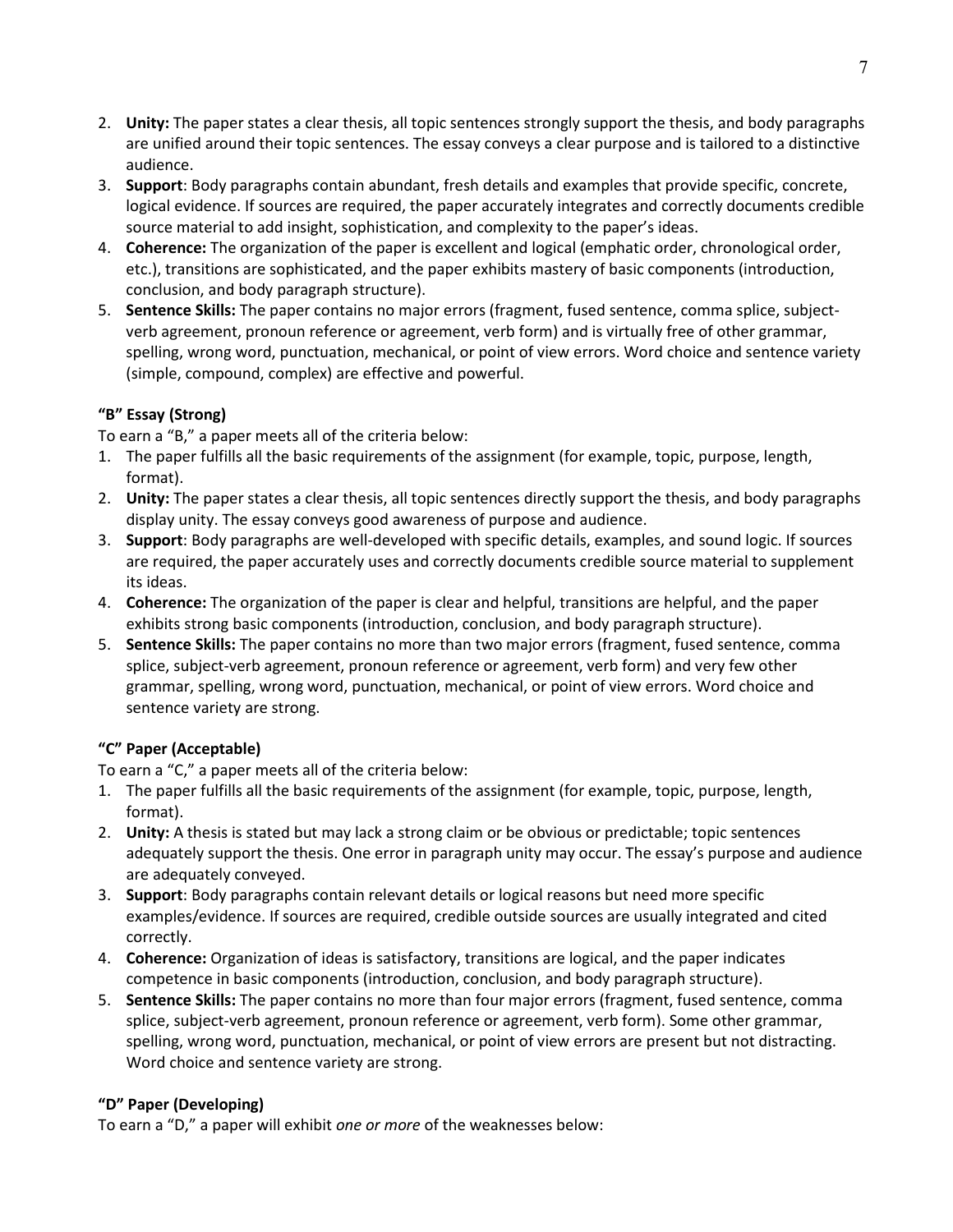- 1. The paper only partially fulfills one or more of the basic requirements of the assignment (for example, topic, purpose, length, format).
- 2. **Unity:** The thesis may announce the topic but no claim, contain more than one idea, or be too vague, too broad, or too narrow. Topic sentences are not tied to the thesis. Two errors in paragraph unity may occur. Essay conveys little awareness of audience or purpose.
- 3. **Support**: Details are sparse or vague and consist of generalizations, clichés, or repetition. If applicable, sources are insufficient and/or not always integrated or cited correctly.
- 4. **Coherence:** Organization is attempted but disjointed or confusing; transitions are sparse. The paper indicates awareness of but not competence in basic components (introduction, conclusion, and body paragraph structure).
- 5. **Sentence Skills:** The paper contains no more than six major errors (fragment, fused sentence, comma splice, subject-verb agreement, pronoun reference or agreement, verb form). Several other grammar, spelling, wrong word, punctuation, mechanical, or point of view errors distract from the content. Informal word choices occur with little or no variety in sentence type and length.

# **"F" Paper (Unacceptable)**

To earn an "F," a paper will exhibit *one or more* of the weaknesses below:

- 1. The paper fails to fulfill one or more of the basic requirements of the assignment (for example, topic, purpose, length, format).
- 2. **Unity:** The thesis is illogical, incomplete, or missing, so the essay lacks focus on one central idea. Topic sentences are missing, so body paragraphs lack unity. The essay ignores the purpose and audience.
- 3. **Support**: Details are illogical, irrelevant, or missing from body paragraphs. If sources are required, the paper fails to use sources, does not meet the minimum source requirements, uses source material inaccurately, uses sources that are not credible, fails to document fully or correctly, and/or includes plagiarism.
- 4. **Coherence:** Organization is incoherent, transitions are missing or illogical, or the paper indicates lack of competence in basic paper components (for example, lack of introduction and/or conclusion, lack of paragraphing).
- 5. **Sentence Skills:** Seven or more major errors (fragment, fused sentence, comma splice, subject-verb agreement, pronoun reference or agreement, verb form) occur with numerous other grammar, spelling, wrong word, punctuation, mechanical, or point of view errors. Word choice is often inaccurate, immature, or inappropriate. Multiple sentence structure/syntax errors make the paper difficult or almost impossible to read. If one type or a combination of types of errors, regardless of whether they are major or minor, seriously affects the readability of a paper, it will receive an "F."

**Plagiarism and Cheating:** Students are expected to do their own work on all projects, quizzes, assignments, and papers. Failure to comply with this policy will result in an F for the assignment and can result in an F for the course if circumstances warrant. According to the *SPC General Catalog*: "Complete honesty is required of the student in the presentation of any and all phases of course work. This idea applies to quizzes of whatever length as well to final examinations, to daily reports, and to term papers."

- **Plagiarism:** "Offering the work of another as one's own, without proper acknowledgements, is plagiarism; therefore, any student who fails to give credit for quotations or essentially identical expression of material taken from books, encyclopedias, magazines, and other reference works, or from the themes, reports, or other writings of a fellow student [or another person] is guilty of plagiarism" (General Catalog). Some examples of plagiarism are not writing your own papers; copying parts of your papers from others'; not giving proper credit for source information; not quoting, paraphrasing, or summarizing source material correctly; or not using proper MLA documentation.
- **Cheating:** "Dishonesty of any kind on examinations or on written assignments, illegal possession of examinations, the use of unauthorized notes during an examination, obtaining information during an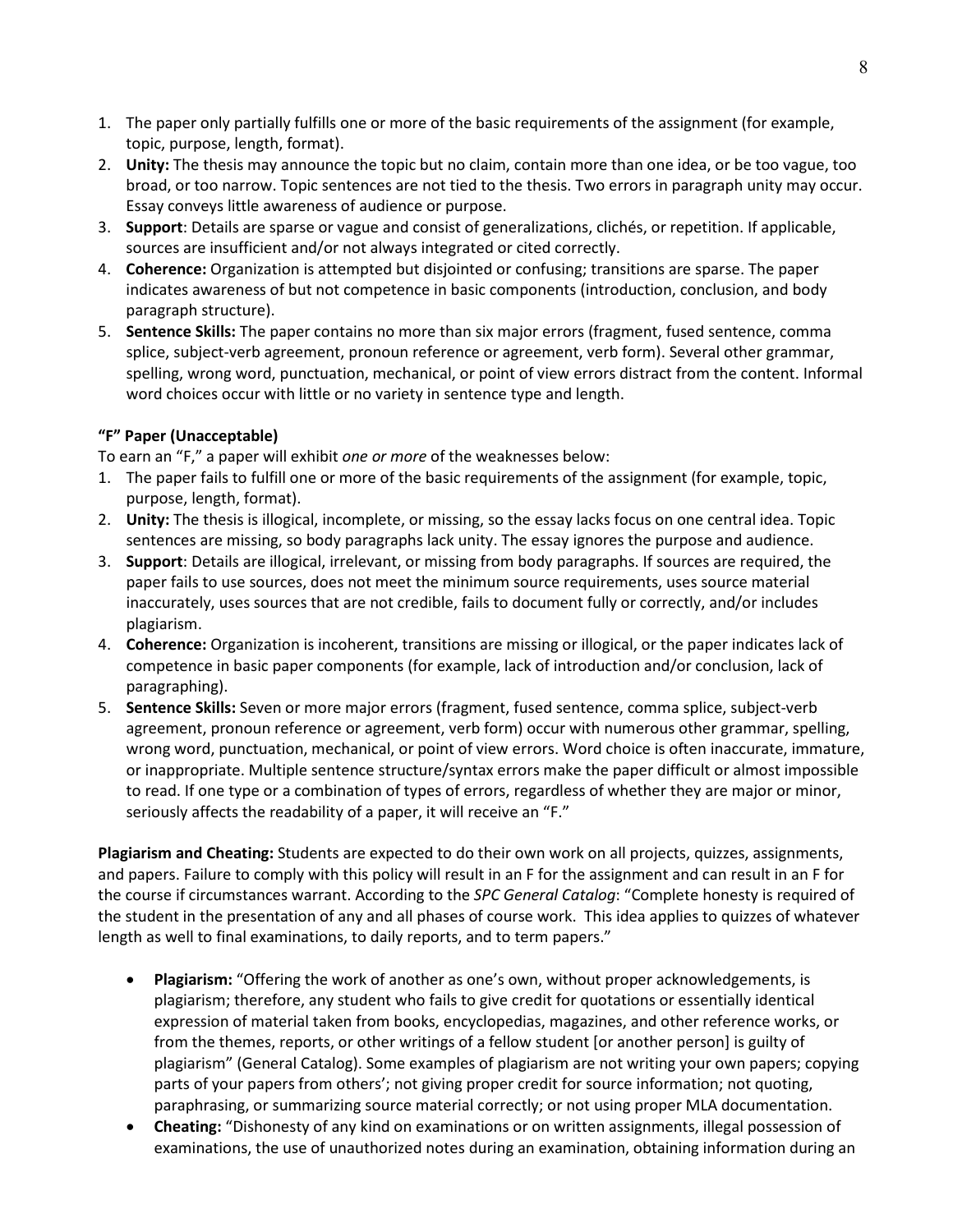examination from the textbook, or from the examination paper of another students, assisting others to cheat, alteration of grade reports, illegal entry or unauthorized presence in an office are examples of cheating" (General Catalog). Some example of cheating are copying responses from another student's paper or quiz, allowing someone else to take a quiz or exam for you, or receiving help from someone else to complete any quiz, test, or written assignment.

- DO NOT RECYCLE OLD PAPERS FOR THIS CLASS: You may not submit the same or a revised version of a paper you wrote previously for this or another class. In other words, you will be expected to write new, original papers for each written assignment you complete this semester.
- TURNITIN will generate a similarity report for each of your papers and can reveal if parts have been plagiarized.

### *If you are involved in cheating or plagiarism on exams, quizzes, papers, or assignments, you will receive a point deduction or a zero for the assignment or be dropped from the course with the grade of "F" or "X" at my discretion.*

**Student Code of Conduct Policy**: Any successful learning experience requires mutual respect on the part of the student and the instructor. Neither instructor nor student should be subject to others' behavior that is rude, disruptive, intimidating, aggressive, or demeaning**.** Student conduct that disrupts the learning process or is deemed disrespectful or threatening shall not be tolerated and may lead to disciplinary action and/or removal from class.

- Communicate—if you do not understand the assignment, call or send me a message through Course Email, but do so in a timely fashion. Do not wait to call or email the day or night before the assignment is due. I am usually able to respond to e-mails within 24 hours, except on weekends and holidays.
- Be Respectful—Be courteous in all your online communication. Treat others in communication as you wish to be treated. Students who display rude or confrontational behavior will be permanently blocked from the course.
- Be Conscientious—give yourself enough time to do each assignment. Waiting until the last minute to take a quiz or exam or write a paper will increase your stress and not produce the best results.
- Be Studious—realize that internet courses require a great deal of self-discipline, organization, and selfmotivation. Set aside times each week that you "attend" your internet class. If you plan to "attend" this class only to take quizzes or exams, you will not do as well as you desire. I recommend you access our Blackboard course and work on assignments daily Monday through Thursday.

**Disability Statement:** Students with disabilities, including but not limited to physical, psychiatric, or learning disabilities, who wish to request accommodations in this class should notify the Disability Services Office early in the semester so that the appropriate arrangements may be made. In accordance with federal law, a student requesting accommodations must provide acceptable documentation of his/her disability to the Disability Services Office. For more information, call or visit the Disability Services Office at Levelland (Student Health & Wellness Office) 806-716-2577, Reese Center (Building 8) 806-716-4675, or Plainview Center (Main Office) 806-716-4302 or 806-296-9611.

**Title IX Pregnancy Accommodations Statement:** If you are pregnant, or have given birth within six months, under Title IX you have a right to reasonable accommodations to help continue your education. To activate accommodations, you must submit a Title IX pregnancy accommodations request, along with specific medical documentation, to the Director of Health and Wellness. Once approved, notification will be sent to the student and instructors. It is the student's responsibility to work with the instructor to arrange accommodations. Contact Crystal Gilster, Director of Health and Wellness at 806-716-2362, or email [cgilster@southplainscollege.edu](mailto:cgilster@southplainscollege.edu) for assistance.